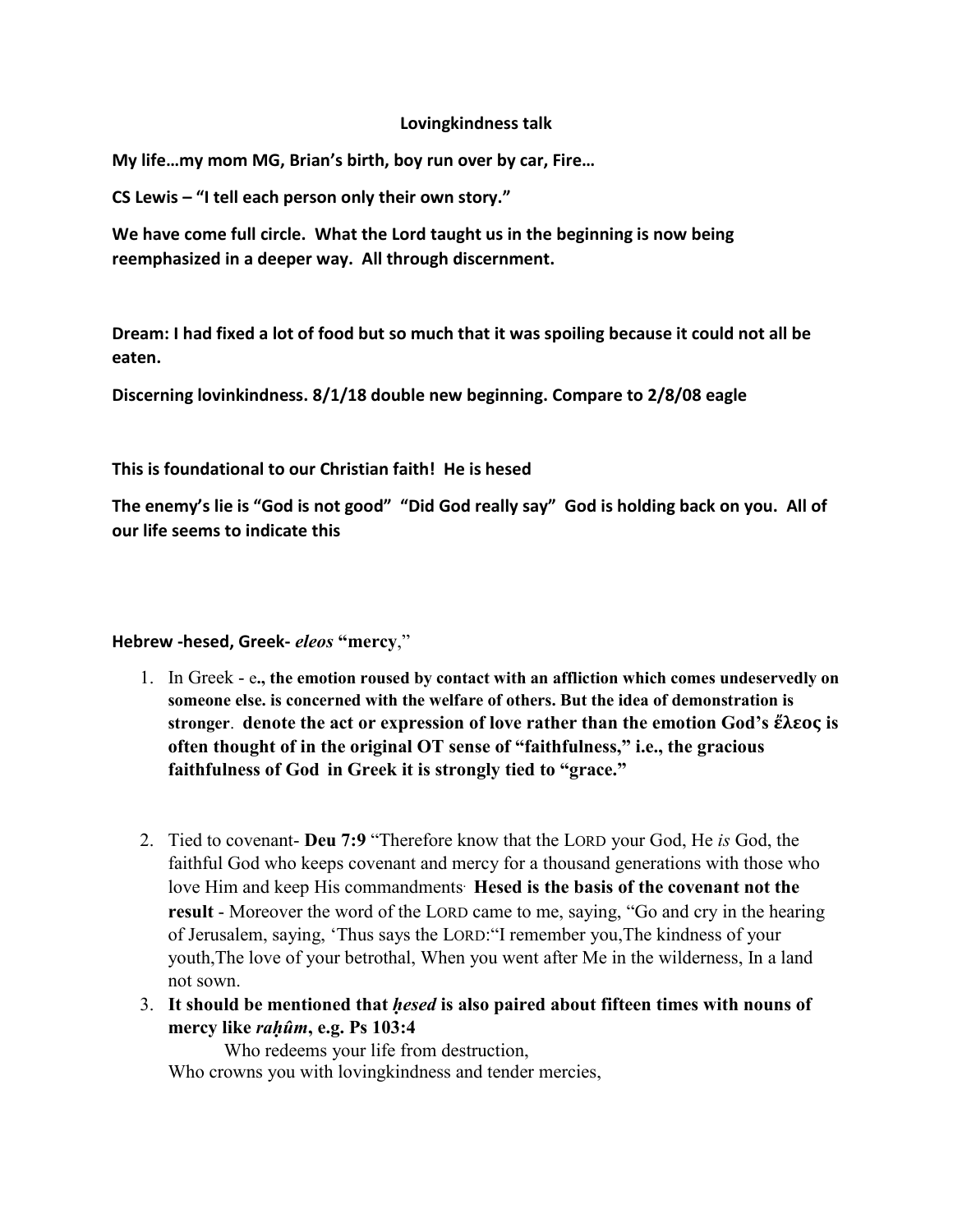Truth is pair with love. Psalm 86:15 - But You, O Lord, *are* a God full of compassion, and gracious, Longsuffering and abundant in mercy and **truth.**[1](#page-1-0) Issue of God allowing- law is neutral. Righteous law does not cause or allow, it specifies what is right or righteousness.

Psalm 85:10 (NKJV) Mercy (lovingkindness- and truth have met together; Righteousness and peace have kissed.

### **Jana Green- The Lord say "I did not do this nor did I allow it" We do not blame the maker of the law . Today there is no truth. Situation ethics. But there is truth. Gravity is truth**

**Truth Speaking**. Jana Aug 2, 2018 before I worked on this "But truth always works with love and you grow up in all aspects of Him." Truth is shattering the paradigm that caused unbelief. A sound that resonates that holds a false shield in place. It blocks the understanding of the grace of God, but I am shattering the opinion of the world view and their governmental law. But, I truth reveal the knowledge of his will in all wisdom and understanding you will break through to what is his. It will shut out the noise that blocks the sound of love spoken in truth for from the beginning of salvation the spirit of faith is in the truth. You have a sound that needs to be heard so even the disobedient will be delivered and my mercy will be fulfilled. I will show the way of truth which follows in my love, abundant lovingkindness where faith is trust.

- 4. יד ִס ָח) *ḥāsîd*). *Holy one, saint*. **Whether God's people in the OT were called** *ḥāsîd* **because they were characterized by** *ḥesed* **(as seems likely) or were so called because they were objects of God's** *ḥesed* **may not be certain**. The word is used thirty-two times, twenty-five of them in the Pss. It is used in sing.. and pl. Once, Ps 16:10, it refers to the Holy One to come. The word became used for the orthodox party in the days of the Maccabeans.
- **5. Hesed is tied to unity . 2 Chronicles 5:13. In the midst of unity is hesed . It is an original sense of oneness with another, especially between parents and children or brothers and sisters.[2.](#page-1-1) New discernment bar Oneness. Unity. bar on left and right side of bottom of my neck The Lord God is One. See notes on August 8 [today is 8/8/18**

Ungodly unity.

 $\overline{a}$ 

<span id="page-1-0"></span><sup>1</sup> *[The New King James Version](https://ref.ly/logosres/nkjv?ref=BibleNKJV.Ps86.15&off=3&ctx=You+before+them.%0a15+%7EBut+g%EF%BB%BFYou%2c+O+Lord%2c+a)*. (1982). (Ps 86:15). Nashville: Thomas Nelson.

<span id="page-1-1"></span><sup>&</sup>lt;sup>2</sup> Bultmann, R. (1964–). [ἔλεος, ἐλεέω, ἐλεήμων, ἐλεημοσύνη, ἀνέλεος, ἀνελεήμων](https://ref.ly/logosres/tdnt?ref=biblio.at%3d%E1%BC%94%CE%BB%CE%B5%CE%BF%CF%82%2c%2520%E1%BC%90%CE%BB%CE%B5%CE%AD%CF%89%2c%2520%E1%BC%90%CE%BB%CE%B5%CE%AE%CE%BC%CF%89%CE%BD%2c%2520%E1%BC%90%CE%BB%CE%B5%CE%B7%CE%BC%CE%BF%CF%83%CF%8D%CE%BD%CE%B7%2c%2520%E1%BC%80%CE%BD%CE%AD%CE%BB%CE%B5%CE%BF%CF%82%2c%2520%E1%BC%80%CE%BD%CE%B5%CE%BB%CE%B5%CE%AE%CE%BC%CF%89%CE%BD%7Cau%3dBultmann%2c%2520Rudolf%7Cpg%3d476%E2%80%93487%7Cvo%3d2&off=6625&ctx=th+%CF%86%CE%BF%CC%81%CE%B2%CE%BF%CF%82+or+%CE%BB%CF%85%CC%81%CF%80%CE%B7.+%7EIt+is+an+original+se). G. Kittel, G. W. Bromiley, & G. Friedrich (Eds.), *Theological dictionary of the New Testament* (electronic ed., Vol. 2, p. 480). Grand Rapids, MI: Eerdmans.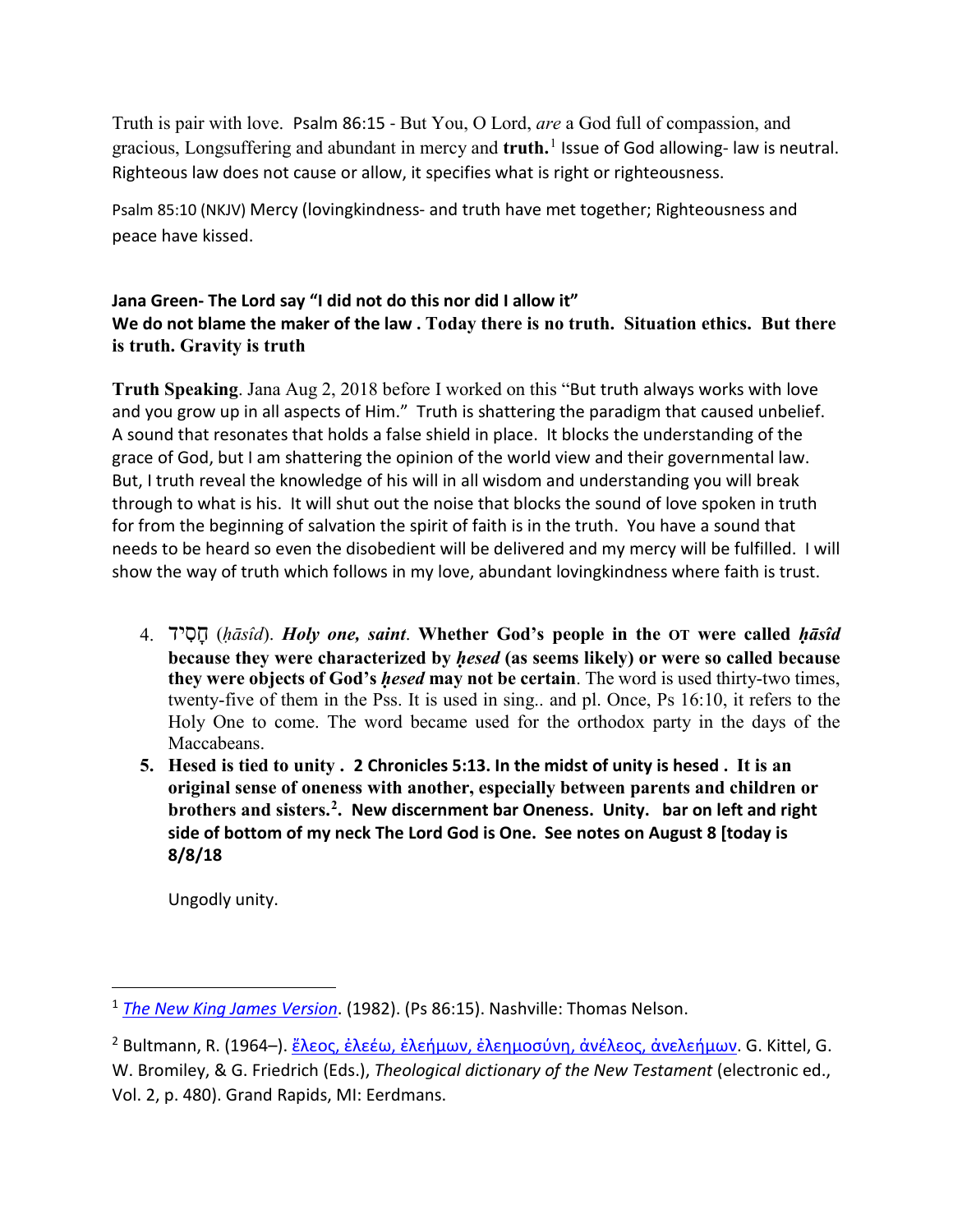Nimrod – genesis 11:4- Make a name [to mark or brand," hence an external mark to distinguish one thing or person from another.<sup>[3](#page-2-0)</sup>

# **2 chronicles 5 – He is good and His love endures forever**

## **WE MUST BE IN UNITY IN OURSELVES – PART IS NOT THE WHOLE**

# **Why Have I Not Blamed God? Brian feet, etc We lost our house, our garage burnt, pain with Donna**

Jana

Aug 2, 2018 All things manifest from whom I am. This rule of peace and mercy is my strong right hand for I am rich in mercy because of my great love. Even the sound of my voice is anchored in the mercy like the ark of the covenant which is pure gold. It is what enables the scribes to rewrite the heart and connect to love. Hope will never disappoint from a heart in my love.

# *We are in unity when we declare that he is good and his love endures forever. It is the one sound…the sound from the lion of Judah. Client in Canada where the Lion of Judah showed and the parts manifested even though she did not know she had parts …was a therapist who dealt in DID.*

On August 31 I was in Gulf Shores and talked about this. We then dealt with personal ungodly authorities (seemed to be three) and then we felt three states being delivered of ungodly authorities (Alabama, Mississippi, and Tennessee). That night I had a difficult overreaction with Donna but then felt tremendous peace when I laid down to go to sleep. Got "Bless the Lord of my soul" it seemed that when we declare "He is good and His love endures forever" our soul is at peace. Psalm 103:1–4 (Bless the LORD, O my soul, and all that is within me, bless his holy name! Bless the LORD, O my soul, and forget not all his benefits, who forgives all your iniquity, who heals all your diseases, who redeems your life from the pit, who crowns you with steadfast love and mercy,

# **Psalm 23**

 $\overline{a}$ 

**It is everlasting** – Exodus 20:5 visiting the iniquity of the fathers on the children to the third and the fourth generation of those who hate me, **<sup>6</sup>**but showing steadfast love to thousands of those who love me and keep my commandments. Mentioned many times

<span id="page-2-0"></span><sup>3</sup> Kaiser, W. C. (1999). [2405](https://ref.ly/logosres/twot?ref=biblio.at%3d2405%2520%D7%A9%D7%81%D6%B5%D7%9D%7Cau%3dKaiser%2c%2520Walter%2520C.%7Ced%3dHarris%2c%2520R.%2520Laird%3b%2520Archer%2c%2520Gleason%2520L.%2c%2520Jr.%3b%2520Waltke%2c%2520Bruce%2520K.&off=571&ctx=he+Arabic+root+ws%CA%BEm+%7E%E2%80%9Cto+mark+or+brand%2c%E2%80%9D+) ם ֵשׁ. R. L. Harris, G. L. Archer Jr., & B. K. Waltke (Eds.), *Theological Wordbook of the Old Testament* (electronic ed., p. 934). Chicago: Moody Press.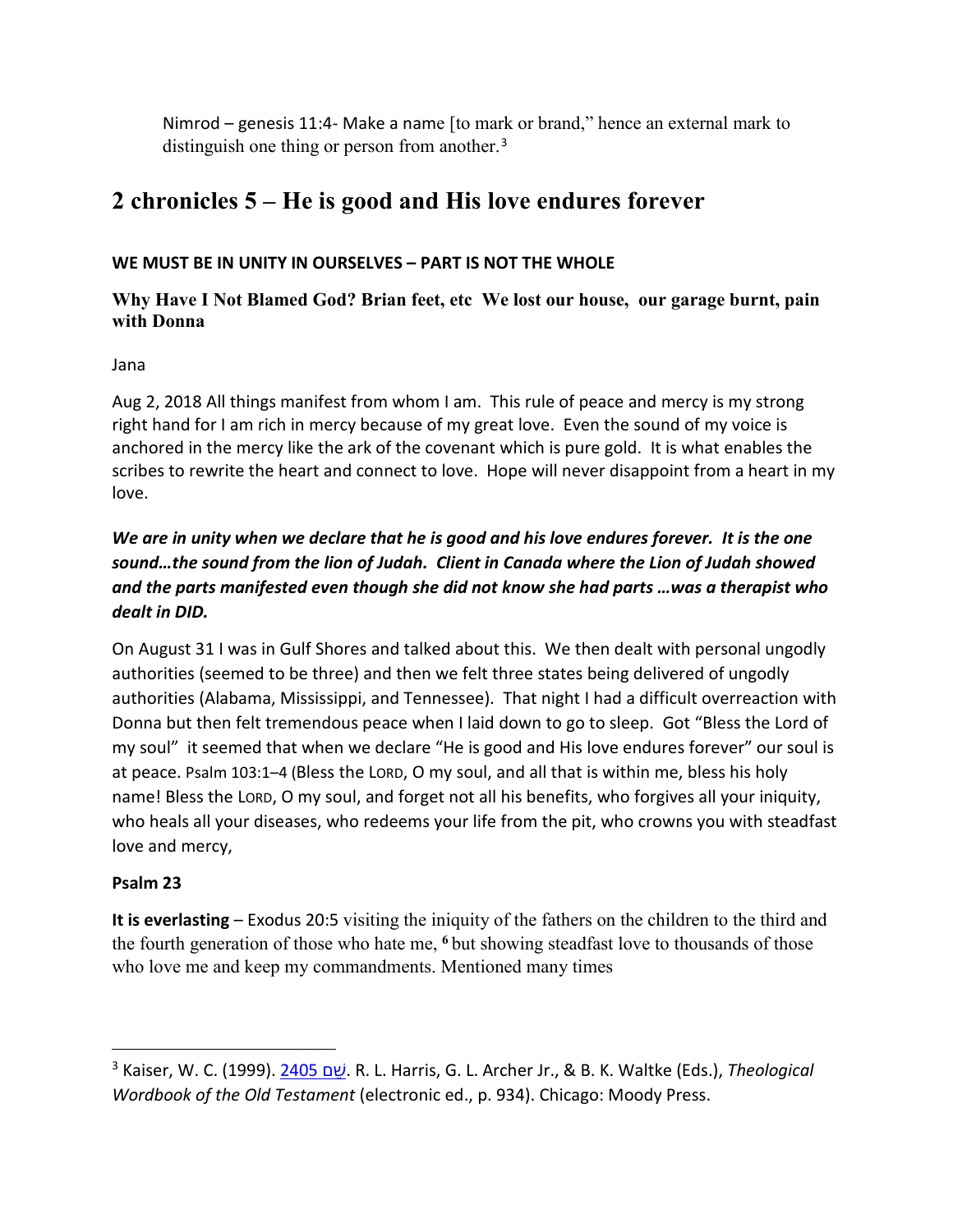**All the paths of the Lord are lovingkindess**. Psalm 25:10 All the paths of the LORD are steadfast love and faithfulness, for those who keep his covenant and his testimonies.

**We give thanks for His Lovingkindness** - Psalm 107:8 Let them thank the LORD for his steadfast love, for his wondrous works to the children of man!

Psalm 136:2 (ESV) Give thanks to **the God of gods**, for his steadfast love endures forever.

**We have received Mercy** 2 Corinthians 4:1–5 (ESV) Therefore, having this ministry by the mercy of God, we do not lose heart. **<sup>2</sup>** But we have renounced disgraceful, underhanded ways. We refuse to practice cunning or to tamper with God's word, but by the open statement of the truth we would commend ourselves to everyone's conscience in the sight of God. **<sup>3</sup>**And even if our gospel is veiled, it is veiled to those who are perishing. **<sup>4</sup>** In their case the god of this world has blinded the minds of the unbelievers, to keep them from seeing the light of the gospel of the glory of Christ, who is the image of God. **<sup>5</sup>** For what we proclaim is not ourselves, but Jesus Christ as Lord, with ourselves as your servants for Jesus' sake.

# **Lamentations 3:22**

### May 10, 2018

Last night we were at the Cherry Creek Estates in Cranbrook, Canada. The suite were are in is the size of our living room, dinning room and kitchen. The bath is about the same size. The drain plug had not been working and as far as Dennis knew the jets were not working (although Larry Pearson said he had used them the year before..i had not been able to get them on) The jacuzzi bath tub turned on by itself and started filling. I went in and turned it off. Around 2pm I went to the bathroom and it was on again and had overflowed into the bedroom and found out the next morning at gone into a vent downstairs and onto the floor. The bathtub continued to turn on with the jets serval times until finally at 5pm I called Dennis Hockley that he needed to come up and help with the problem.

Today the repairman came and offered no real answer to why this happened and finally said there is far too much spiritual activity going on in the house.

### **Gulf Shores – water coming up from floor in Condo**

Brian's word when I told him about Cranbrook It is a convergence.

I am searching for unity and I have found it in you.

It is a convergence of unity.